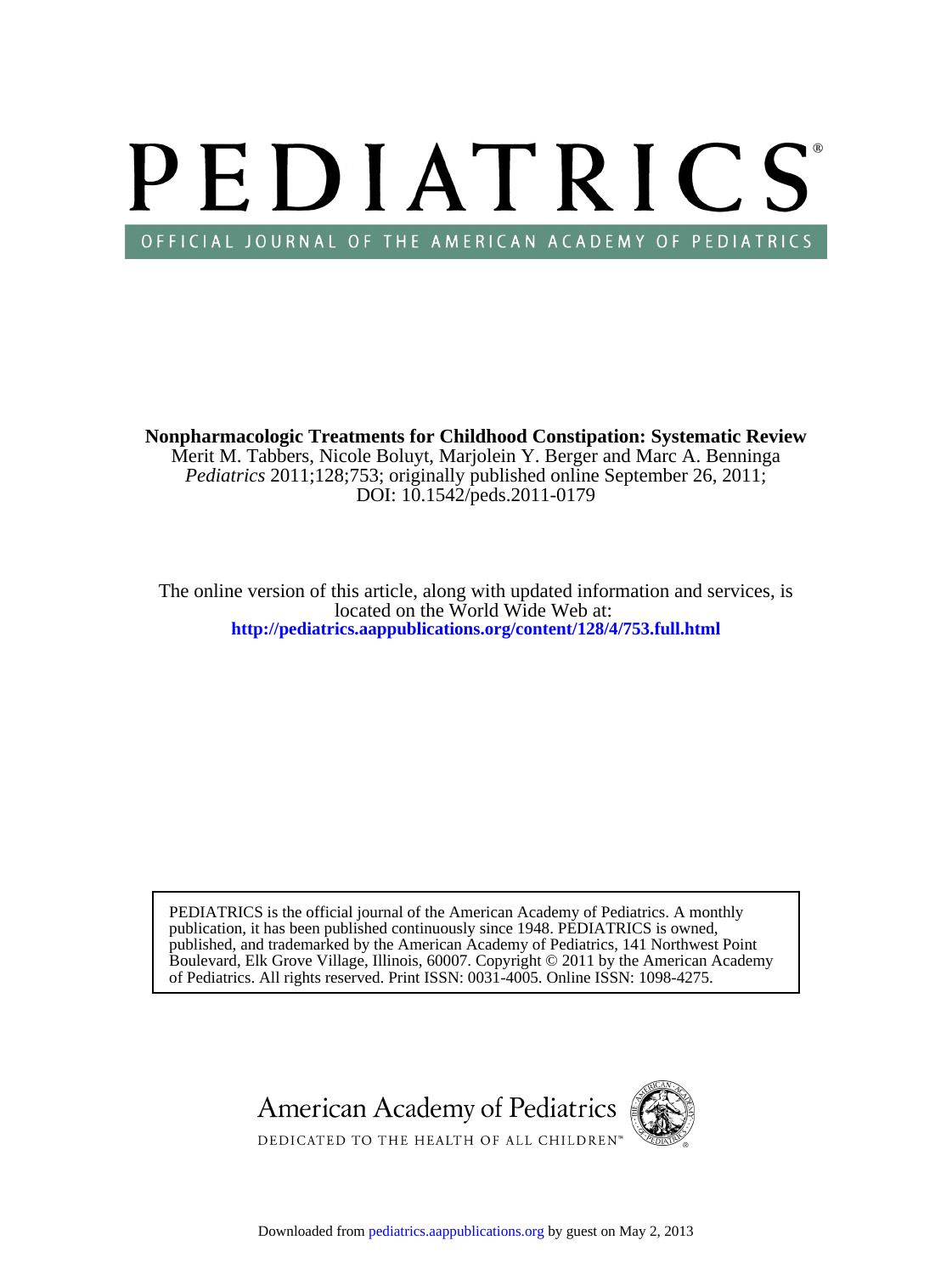## Nonpharmacologic Treatments for Childhood Constipation: Systematic Review

**AUTHORS:** Merit M. Tabbers, MD, PhD,<sup>a</sup> Nicole Boluyt, MD, PhD,<sup>b</sup> Marjolein Y. Berger, MD, PhD,<sup>c</sup> and Marc A. Benninga, MD, PhDa

*Departments of aPediatric Gastroenterology and Nutrition and bPediatrics, Emma's Children's Hospital/Academic Medical Centre, Amsterdam, Netherlands; and <sup>c</sup> Department of General Practice, University Hospital Groningen, Groningen, Netherlands*

#### **KEY WORDS**

childhood constipation, systematic review, nonpharmacologic treatments, complementary treatment, alternative treatment

#### **ABBREVIATION**

RCT—randomized controlled trial

Drs Tabbers and Berger contributed equally to this work.

www.pediatrics.org/cgi/doi/10.1542/peds.2011-0179

doi:10.1542/peds.2011-0179

Accepted for publication Jun 13, 2011

Address correspondence to Merit M. Tabbers, MD, PhD, Department of Pediatric Gastroenterology and Nutrition, Emma Children's Hospital/Academic Medical Centre, H7-250, PO Box 22700, 1100 DD Amsterdam, Netherlands. E-mail: m.m.tabbers@ amc.nl

PEDIATRICS (ISSN Numbers: Print, 0031-4005; Online, 1098-4275).

Copyright © 2011 by the American Academy of Pediatrics

**FINANCIAL DISCLOSURE:** *The authors have indicated they have no financial relationships relevant to this article to disclose.*

### abstract



**OBJECTIVE:** To summarize the evidence and assess the reported quality of studies concerning nonpharmacologic treatments for childhood constipation, including fiber, fluid, physical movement, prebiotics, probiotics, behavioral therapy, multidisciplinary treatment, and forms of alternative medicine.

**METHODS:** We systematically searched 3 major electronic databases and reference lists of existing reviews. We included systematic reviews and randomized controlled trials (RCTs) that reported on nonpharmacologic treatments. Two reviewers rated the methodologic quality independently.

**RESULTS:** We included 9 studies with 640 children. Considerable heterogeneity across studies precluded meta-analysis. We found no RCTs for physical movement, multidisciplinary treatment, or alternative medicine. Some evidence shows that fiber may be more effective than placebo in improving both the frequency and consistency of stools and in reducing abdominal pain. Compared with normal fluid intake, we found no evidence that water intake increases or that hyperosmolar fluid treatment is more effective in increasing stool frequency or decreasing difficulty in passing stools. We found no evidence to recommend the use of prebiotics or probiotics. Behavioral therapy with laxatives is not more effective than laxatives alone.

**CONCLUSIONS:** There is some evidence that fiber supplements are more effective than placebo. No evidence for any effect was found for fluid supplements, prebiotics, probiotics, or behavioral intervention. There is a lack of well-designed RCTs of high quality concerning nonpharmacologic treatments for children with functional constipation. *Pediatrics* 2011;128:753–761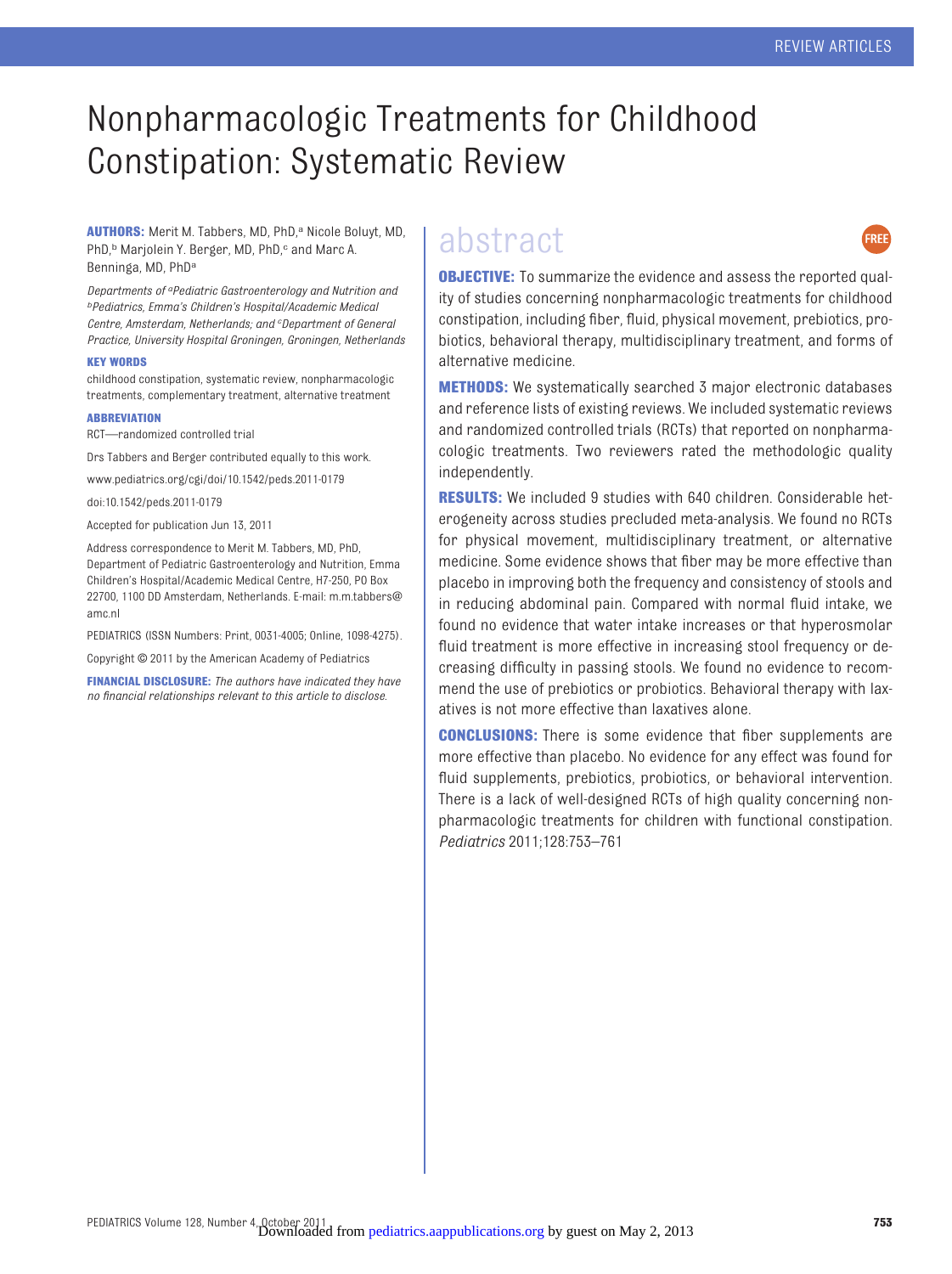Chronic constipation is a common problem in childhood; the estimated prevalence is 3% in the Western world.<sup>1</sup> It is a debilitating condition characterized by infrequent painful defecation, fecal incontinence, and abdominal pain. It causes distress to the child and family and can result in severe emotional disturbances and family discord.

The cause of constipation is multifactorial and is not well understood. Criteria for a definition of functional constipation vary widely and are based mostly on a variety of symptoms, including decreased frequency of bowel movements, fecal incontinence, and a change in stool consistency[.2](#page-9-1)

Constipation is difficult to treat for the majority of patients and indeed is a long-lasting problem. Approximately 50% of all children who were monitored for 6 to 12 months were found to recover and successfully discontinued laxative therapy. $3$  A study in a tertiary hospital showed that, despite intensive medical and behavioral therapy, 30% of patients who developed constipation before the age of 5 years continued to have severe complaints of constipation, infrequent painful defecation, and fecal incontinence beyond puberty[.4](#page-9-3)

The first step in treatment consists of education, dietary advice, and behavioral modifications[.2](#page-9-1) If these are not effective, then laxatives are prescribed. Although there is a lack of placebocontrolled trials showing the effectiveness of laxatives, their use in clinical practice is widely accepted[.5](#page-9-4) The chronic nature of the disease, in combination with a lack of clear effects of laxatives and parents' general fear of adverse effects with daily medication use, is probably why 36.4% of children with functional constipation use some form of alternative treatment (eg, acupuncture, homeopathy, mind-body therapy, musculoskeletal manipulations such as osteopathic and chiropractic manipulations, and spiritual therapies such as yoga)[.6](#page-9-5)

To date, no systematic reviews of the effectiveness of nonpharmacologic treatments (fiber, fluid, physical movement, prebiotics and probiotics, behavioral therapy, multidisciplinary treatment, and forms of alternative medicine) for childhood constipation have been published. Furthermore, the published guidelines for the treatment of functional constipation are based on reviews of the literature that did not apply a systematic literature search, did not incorporate quality assessment of studies, or used a language restriction[.5](#page-9-4)[,7](#page-9-6)[–9](#page-9-7) Therefore, it was our aim to investigate systematically and to summarize the quantity and quality of all current evidence on the effects of fiber, fluid, physical movement, prebiotics, probiotics, behavioral therapy, multidisciplinary treatment, and alternative medicine (including acupuncture, homeopathy, mind-body therapy, musculoskeletal manipulations such as osteopathic and chiropractic manipulations, and spiritual therapies such as yoga) in the treatment of childhood constipation.

#### **METHODS**

#### **Data Sources**

The Embase, Medline, and PsycINFO databases were searched by a clinical librarian from inception to January 2010. The key words used to describe the study population were "constipation," "obstipation," "fecal incontinence," "coprostasis," "encopresis," and "soiling." These words were combined with key words referring to the different types of interventions that were investigated in the present review. Additional strategies for identifying studies included searching the reference lists of review articles and included studies. No language restriction was applied. The full search strategy is available from the authors.

#### **Study Selection, Data Extraction, and Methodologic Quality**

Two reviewers (Drs Tabbers and Boluyt) independently screened the abstracts of all identified published articles for eligibility. Inclusion criteria were as follows. (1) The study was a systematic review or randomized controlled trial (RCT) and contained  $\geq$ 10 subjects per arm. (2) The study population consisted of children 0 to 18 years of age with functional constipation. (3) A definition of constipation was provided. (4) The study evaluated the effect of a nonpharmacologic treatment, compared with placebo, no treatment, another alternative treatment, or medication, for constipation. (5) Nonpharmacologic treatments included fiber, fluid, physical movement, prebiotics, probiotics, behavioral therapy, multidisciplinary treatment, and alternative medicine. (6) Outcome measures were either establishment of normal bowel habits (increase in defecation frequency and/or decrease in fecal incontinence frequency) or treatment success as defined by the authors of the study, adverse effects, and costs. All potentially relevant studies were retrieved as full articles. Articles concerning children with organic causes of constipation and children with exclusively functional, nonretentive, fecal incontinence were excluded. Data were extracted by 2 reviewers (Drs Tabbers and Boluyt), who used structured data extraction forms. Two reviewers independently rated the methodologic quality of the included studies by using a standardized list developed for RCTs, that is, the Delphi list [\(Table 1\)](#page-3-0). Disagreements in any of the aforementioned steps were resolved through consensus, when possible, or a third person (Prof Dr Benninga) made the final decision.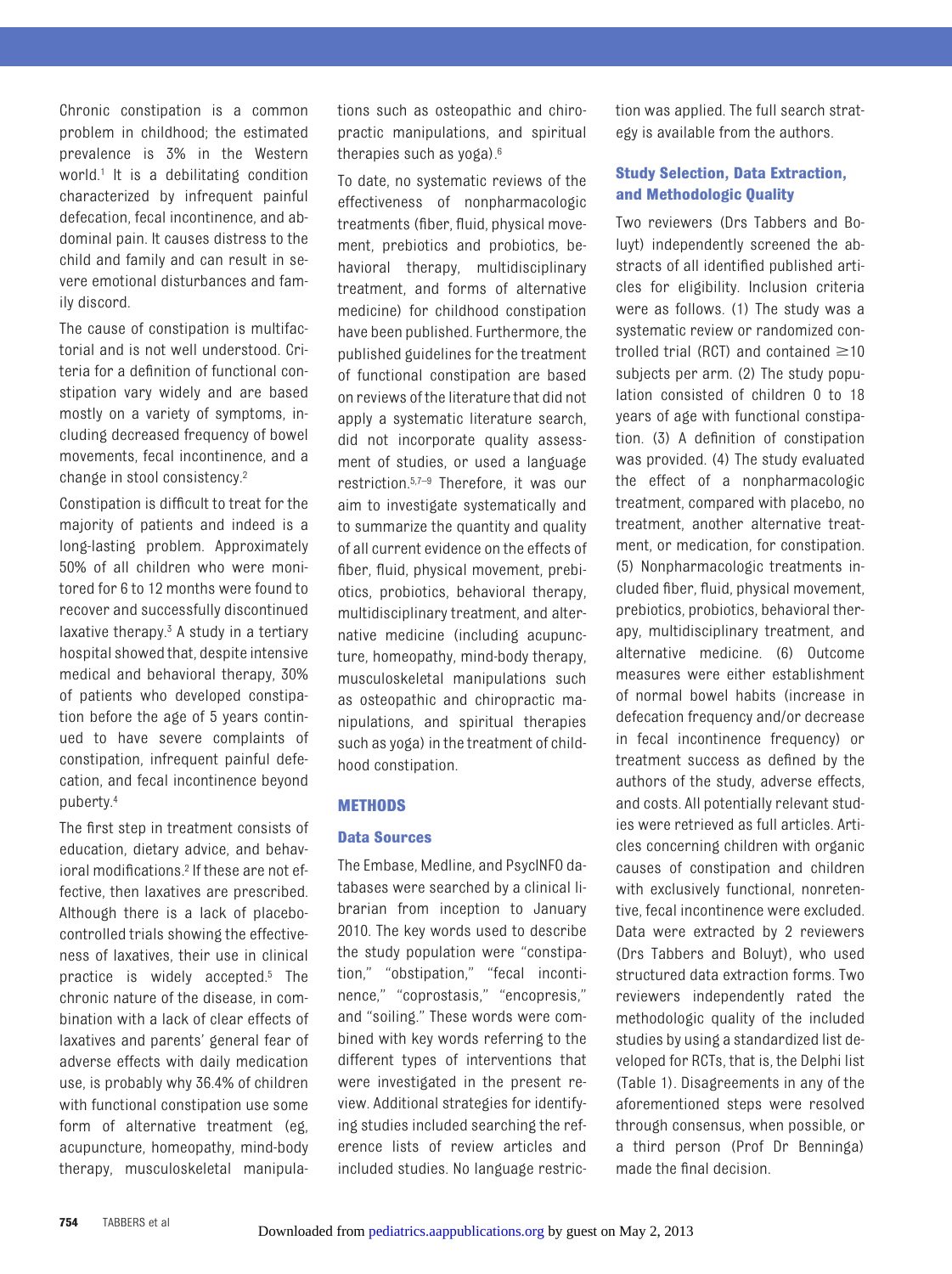<span id="page-3-0"></span>**TABLE 1** Delphi List

| Item No.         | <b>Question</b>                                                                                                                                  |
|------------------|--------------------------------------------------------------------------------------------------------------------------------------------------|
| Study population |                                                                                                                                                  |
| D1               | Was a method of randomization performed?                                                                                                         |
| D <sub>2</sub>   | Was the allocation of treatment concealed?                                                                                                       |
| D3               | Were the groups similar at baseline regarding the most important prognostic<br>indicators (age, gender, disease duration, and disease severity)? |
| D <sub>4</sub>   | Were both inclusion and exclusion criteria specified?                                                                                            |
| Blinding         |                                                                                                                                                  |
| D <sub>5</sub>   | Was the outcome assessor blinded?                                                                                                                |
| D <sub>6</sub>   | Was the care provider blinded?                                                                                                                   |
| D7               | Was the patient blinded?                                                                                                                         |
| Analysis         |                                                                                                                                                  |
| D <sub>8</sub>   | Were point estimates and measures of variability presented for the primary outcome<br>measures?                                                  |
| D <sub>9</sub>   | Did the analysis include an intention-to-treat analysis?                                                                                         |
| D <sub>10</sub>  | Is the withdrawal/drop-out rate $\leq$ 20% and equally distributed?                                                                              |

#### **Data Analyses**

Methodologic quality scores were calculated as a percentage of the maximal quality score on the Delphi list. High quality was defined as a score of  $\geq$ 60% (ie,  $\geq$ 6 points) and low quality as a score of  $<$  60%.<sup>10</sup> [Table 1](#page-3-0) presents the Delphi list.

#### **RESULTS**

#### **Study Selection and Methodologic Quality Assessment**

We included 9 studies with survey data (collected in 1986 –2008) for 640 children. The sample sizes of the studies ranged from 3[111](#page-9-9) to 134[.12](#page-9-10) [Table 2](#page-4-0) presents the characteristics of the studies included. No RCTs on the effects of physical movement, multidisciplinary treatment, or alternative medicine (acupuncture, homeopathy, mind-body therapy, musculoskeletal manipulations such as osteopathic and chiropractic manipulations, or spiritual therapies such as yoga) for children with constipation were found. All studies were hospital-based; 3 were conducted in a general pediatric depart-ment<sup>14,[18,](#page-9-12)[19](#page-9-13)</sup> and 6 were conducted in a pediatric gastroenterology depart-ment.<sup>11–[13](#page-9-14)[,15](#page-9-15)[–17](#page-9-16)</sup> The studies were highly diverse with regard to the participants, interventions, and outcome measures; therefore, a meta-analysis

of all included studies could not be performed. Consequently, we discuss all studies separately, including their most important methodologic shortcomings. Only 5 studies (56%) had scores of  $\geq 6$  points, which indicated good methodologic quality.

#### **Fiber**

#### *Studies Included*

One systematic review was found in which fiber was one of the options evaluated[.5](#page-9-4) The authors included 2 RCTs comparing the effects of fiber versus placebo.<sup>11,[13](#page-9-14)</sup> An additional search yielded 1 relevant RCT comparing fiber versus lactulose[.14](#page-9-11) All 3 RCTs are discussed briefly.

#### *Fiber Versus Placebo*

A small crossover RCT of low quality compared fiber (glucomannan) versus placebo among children with functional constipation[.11](#page-9-9) The study used an adequate randomization procedure, but no information on blinding of the outcome assessor was provided and an intention-to-treat analysis was not performed. Other major shortcomings that might have caused bias were the unclear definition of constipation and the unexplained high rate of loss to follow-up monitoring of 32%. Constipation was defined as a delay or diffi-

culty in defecation for  $>$  2 weeks. If laxative therapy was instituted, then all children continued to receive the same amount of laxatives during the study. Patients filled out a daily bowel diary. Physician-rated treatment success was defined as  $>$ 3 bowel movements per week and  $\leq$ 1 episode of encopresis every 3 weeks, with no abdominal pain. Remarkably, the initial daily fiber intake was low for 71% of all children. Before crossover, the RCT found that the proportion of children with  $<$ 3 bowel movements per week and abdominal pain was significantly smaller in the fiber group, compared with the placebo group. The proportion of children who were rated by their physicians as being treated successfully and by their parents as experiencing improvement was significantly larger after treatment with fiber, compared with placebo.

The second RCT, of high quality, compared fiber (a cocoa husk supplement) and placebo among otherwise-healthy children[.13](#page-9-14) The study fulfilled most of the criteria for validity, such as adequate randomization and blinding and a low dropout rate (20%) distributed equally over the 2 groups. Children filled out a daily diary. The difference in mean basal dietary fiber intake was not statistically significant. Moreover, the mean basal dietary fiber intake was close to the value recommended for children (age plus 5 g) in both groups (12.3 g/day with fiber and 13.4 g/day with placebo; *P* not reported)[.13](#page-9-14) No significant difference between the groups in the change in total colon transit time or in the mean defecation frequency per week was found. Significantly more children (or parents) reported a subjective improvement in stool consistency but not a subjective improvement in pain during defecation with fiber, compared with placebo. A subanalysis of data for 12 children with a total basal intestinal  $transit$  time of  $>50th$  percentile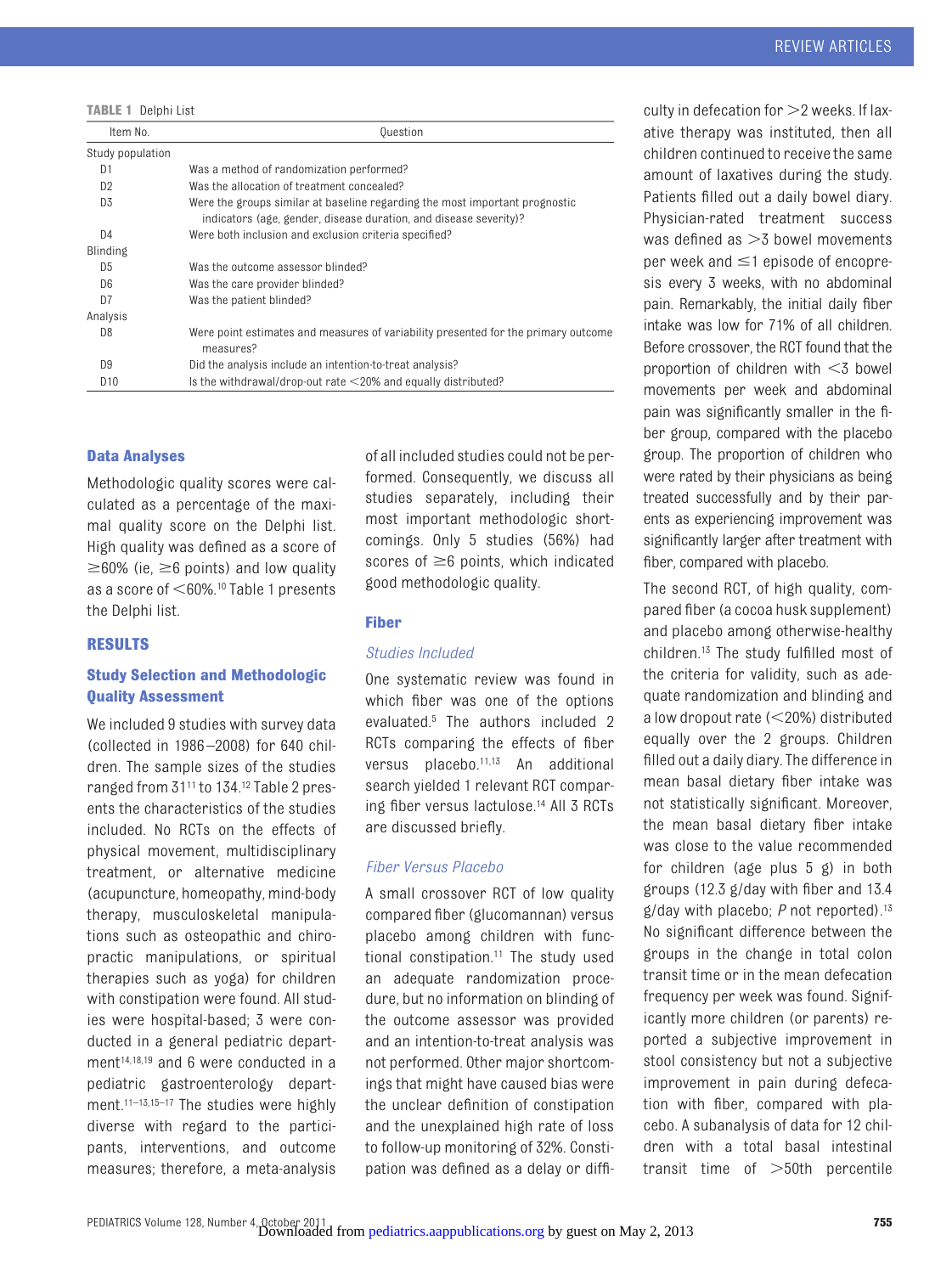<span id="page-4-0"></span>

| Loss to Follow-up<br>Monitoring, n/N<br>(%)                                                 | 15/46 (32)                                                                                                                                                                                                          | Intervention: 4/28<br>$(14)$ ; control:<br>4/28(14)                                                                                                                                                                                                      | Intervention: 1/65<br>(33.8) stopped;<br>$(15.7)$ stopped<br>control: 2/70<br>(1.5), 22/65<br>(2.9), 11/7                                                                                                                                                                                                                                                                                       | $\curvearrowright$ .                                                                                                                                                                                                                                                                                                                                                                                                     |
|---------------------------------------------------------------------------------------------|---------------------------------------------------------------------------------------------------------------------------------------------------------------------------------------------------------------------|----------------------------------------------------------------------------------------------------------------------------------------------------------------------------------------------------------------------------------------------------------|-------------------------------------------------------------------------------------------------------------------------------------------------------------------------------------------------------------------------------------------------------------------------------------------------------------------------------------------------------------------------------------------------|--------------------------------------------------------------------------------------------------------------------------------------------------------------------------------------------------------------------------------------------------------------------------------------------------------------------------------------------------------------------------------------------------------------------------|
| Results                                                                                     | Intervention: 19%; control: 52% ( $P \leq$<br>Intervention: 10%; control: 42% ( $P \leq$<br>Intervention: 45%; control: 13% ( $P \leq$<br>Intervention: 68%; control: 13% ( $P \leq$<br>(50)<br>(05)<br>(50)<br>(5) | Intervention: 6.2 times per wk; control:<br>Intervention: 16; control: 11 ( $P = .109$ )<br>Intervention: 61.4 h to 43.6 h; control:<br>Intervention: 14; control: $6 (P < 039)$<br>71.5 h to 61.5 h (no significance)<br>5.1 times per wk ( $P = .78$ ) | $P = .99$ ; absolute numbers not reported<br>Intervention: $4\%$ ; control: $3\%$ ( $P = .084$ )<br>Week 3: intervention: 1.58; control: 1.43<br>$(P = .33)$ ; week 8: intervention: 1.49;<br>$(P = .70)$ ; week 8: intervention: 2.0;<br>Week 3: intervention: 1.9; control: 2.0<br>$P = .657$ ; absolute numbers not<br>control: $1.39$ ( $P = .50$ )<br>control: $1.9 (P = .94)$<br>reported | hyperosmolar fluid: 5.79; normal fluid<br>hyperosmolar fluid: 0.62; normal fluid<br>intake: not reported (significance not<br>50% water intake increase: 3.70 times<br>3.40 times per wk (significance not<br>times per wk; normal fluid intake:<br>per wk; hyperosmolar fluid: 3.44<br>50% water intake increase: 0.87;<br>50% water intake increase: 6.30;<br>intake: 1.06 (significance not<br>assessed)<br>assessed) |
| Outcome Measure                                                                             | "Improved" (parent rating)<br>Defecation frequency of<br>"Improved" (physician<br><3 times per wk<br>Abdominal pain<br>rating)                                                                                      | Mean defecation frequency<br>subjective improvement<br>subjective improvement<br>Change in colonic transit<br>in stool consistency<br>No. of patients with<br>No. of patients with<br>in pain<br>time                                                    | Mean flatulence scores<br>≥1 fecal incontinence<br>Mean abdominal pain<br>Necessity of step-up<br>episode per wk<br>medication<br>Taste scores<br>scores                                                                                                                                                                                                                                        | Difficulty in passing stools<br>Stool consistency score<br>$(0 = no$ problem, 1<br>some problem, 2<br>severe problem)<br>Stool frequency                                                                                                                                                                                                                                                                                 |
| Study Duration                                                                              | 4 wk                                                                                                                                                                                                                | 4 wk                                                                                                                                                                                                                                                     | 8 wk                                                                                                                                                                                                                                                                                                                                                                                            | 3 wk                                                                                                                                                                                                                                                                                                                                                                                                                     |
| Intervention vs Control                                                                     | Glucomannan (fiber), 100 mg/kg<br>per d up to 5 g/d, vs placebo<br>(maltodextrins)                                                                                                                                  | Cocoa husk supplement (fiber),<br>10.4 g/d (3-6 y) or 20.8 g/d<br>vs placebo<br>$(7-10 y)$ ,                                                                                                                                                             | drink) vs lactulose (10 g in<br>Fiber (10 g in 125-mL yogurt<br>125-mL yogurt drink)                                                                                                                                                                                                                                                                                                            | hyperosmolar (>600 m0sm/<br>treatment, or normal fluid<br>50% water intake increase,<br>L) supplemental fluid<br>intake                                                                                                                                                                                                                                                                                                  |
| TABLE 2 Study Characteristics of Included Pediatric Studies on Constipation<br>Participants | 31 children, 4.5-11.7 y of age, with<br>pediatric gastroenterology<br>constipation for $\geq$ 6 mo,<br>recruited from tertiary<br>clinic in United States                                                           | chronic idiopathic constipation<br>according to Rome II criteria,<br>56 children, 3-10 y of age, with<br>pediatric gastroenterology<br>recruited from tertiary<br>clinic in Spain                                                                        | incontinence episodes per wk,<br>mass), recruited from general<br>movements per wk, $\geq$ 2 fecal<br>palpable abdominal or rectal<br>97 children, 1-13 y of age, with<br>periodic passage of stool at<br>least once every 7-30 d, or<br>pediatric practice clinic in<br>$constant$ (<3 bowel<br>$\geq$ 2 of 4 criteria for<br>Netherlands                                                      | gastroenterology department<br>108 children, 2-12 y of age, with<br>scores of ≥8 on constipation<br>assessment scale, recruited<br>in United States<br>from pediatric                                                                                                                                                                                                                                                    |
| Study                                                                                       | Loening-Baucke<br>et al <sup>11</sup> (LQ)<br>Fiber                                                                                                                                                                 | Castillejo et al <sup>13</sup><br>ÎΕ)                                                                                                                                                                                                                    | Kokke et al <sup>14</sup><br>ĝ                                                                                                                                                                                                                                                                                                                                                                  | Young et al <sup>15</sup><br>Fluid                                                                                                                                                                                                                                                                                                                                                                                       |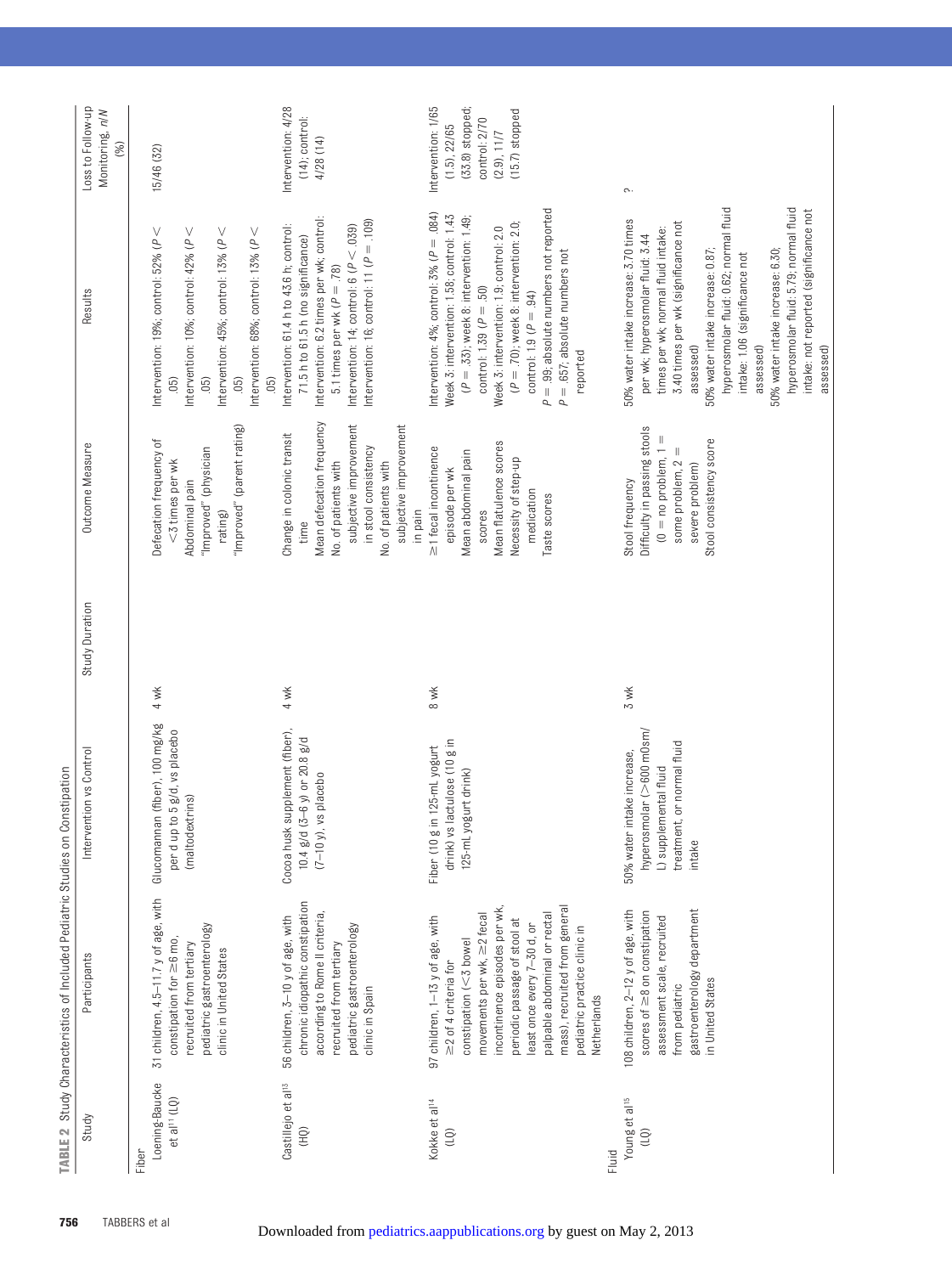| <b>TABLE 2 Continued</b>                                                              |                                                                                                                                                                                                                                                                                                                                |                                                                                                                                                                                                             |                                                                                                                                                                                                                                                                  |                                                                                                                                                                                                                                                                                                                                                                                                                                                               |                                                                                                                  |                                                             |
|---------------------------------------------------------------------------------------|--------------------------------------------------------------------------------------------------------------------------------------------------------------------------------------------------------------------------------------------------------------------------------------------------------------------------------|-------------------------------------------------------------------------------------------------------------------------------------------------------------------------------------------------------------|------------------------------------------------------------------------------------------------------------------------------------------------------------------------------------------------------------------------------------------------------------------|---------------------------------------------------------------------------------------------------------------------------------------------------------------------------------------------------------------------------------------------------------------------------------------------------------------------------------------------------------------------------------------------------------------------------------------------------------------|------------------------------------------------------------------------------------------------------------------|-------------------------------------------------------------|
| Study                                                                                 | Participants                                                                                                                                                                                                                                                                                                                   | ntion vs Control<br>Interve                                                                                                                                                                                 | Study Duration                                                                                                                                                                                                                                                   | Outcome Measure                                                                                                                                                                                                                                                                                                                                                                                                                                               | Results                                                                                                          | Loss to Follow-up<br>Monitoring, n/N<br>(%)                 |
| Bongers et al <sup>16</sup><br>probiotics<br>Prebiotics and<br>$\widehat{\mathbb{R}}$ | based formula per d with $\geq 1$ of<br>abdominal or rectal palpable<br>mass, recruited from tertiary<br>following symptoms: 3 bowel<br>$receiving \geq 2$ bottles of milk-<br>department in Netherlands<br>movements per wk, painful<br>pediatric gastroenterology<br>38 children, 3-20 wk of age,<br>defecation (crying), or | concentration of sn-2 palmitic<br>standard formula (Nutrilon 1)<br>protein (Nutrilon Omneo) vs<br>partially hydrolyzed whey<br>acid, mixture of prebiotic<br>oligosaccharides, and<br>New formula with high | Improvement of hard stools<br>to soft stools<br>3 wk                                                                                                                                                                                                             | Mean defecation frequency<br>Intervention: 90%; control:<br>50% ( $P = .14$ )                                                                                                                                                                                                                                                                                                                                                                                 | Intervention: 5.6 times per wk; control:<br>4.9 times per wk ( $P = .36$ )                                       | 3 wk: 3/38 (7.9); 6<br>wk: 14/38 (37)                       |
| <b>Banaszkiewicz</b><br>et al <sup>17</sup> (HQ)                                      | <3 bowel movements per wk<br>84 children, 2-16 y of age. with<br>for $\geq$ 12 wk, recruited from<br>pediatric gastroenterology<br>department in Poland                                                                                                                                                                        | 70% lactulose, 1 mL/kg per d,<br>forming units twice per d, +<br>vs placebo + 70% lactulose,<br>Lactobacillus GG, 10 <sup>9</sup> colony-<br>1 mL/kg per d                                                  | Mean defecation frequency<br>Mean frequency of fecal<br>straining at 12 wk<br>Mean frequency of<br>soiling at 12 wk<br>at 12 wk<br>12 wk                                                                                                                         | wk without fecal soiling)<br>Intervention: 6.1 times per<br>Intervention: 1.3 times per<br>Intervention: 0.8 episodes<br>bowel movements per<br>wk; control: 6.8 times<br>episodes per wk $(P =$<br>wk; control: 1.6 times<br>Treatment success (>5<br>per wk; control: 0.3<br>per wk $(P = .5)$<br>ම                                                                                                                                                         | 12 wk. intervention: 72%; control: 68%<br>$(P = .9)$ ; 24 wk: intervention: 64%;<br>control: $65%$ ( $P = 1.0$ ) | Intervention: 5/43<br>$(11.6)$ ; control:<br>$3/41$ $(7.5)$ |
| Bu et al <sup>18</sup> (HQ)                                                           | <3 bowel movements per wk<br>passage of large hard stools,<br>45 children, 0-10 y of age, with<br>following: anal fissures with<br>pediatric practice in Taiwan<br>bleeding, fecal soiling, or<br>for $>2$ mo and 1 of the<br>recruited from general                                                                           | magnesium oxide (control 1),<br>Lactobacillus casei rhamnosus<br>50 mg/kg per d ( $N = 18$ ); or<br>placebo (control 2) $(N = 9)$<br>$(N = 18)$ , $8 \times 10^{8}$ colony<br>forming units per d;          | Treatment success (defined<br>as $\geq$ 3 bowel movements<br>Proportion of hard stools<br>Mean frequency of fecal<br>per wk without fecal<br>soiling by fourth wk)<br>Frequency of use of<br>Mean frequency of<br>abdominal pain<br>lactulose<br>soiling<br>4 wk | Mean defecation frequency<br>Intervention: 22.4%; control<br>per wk (significance not<br>Intervention: 1.9 times per<br>Intervention: 4.4 times per<br>Intervention: 78%; control<br>Intervention: 2.1 episodes<br>wk; control 1: 5.0 times<br>d; control 1: 4.8 times<br>per wk; control 1:2.7<br>1: 23.5% ( $P = .89$ )<br>(significance not<br>1: 72% ( $P = .71$ )<br>episodes per wk<br>per wk $(P = .6)$<br>per d $(P = .04)$<br>assessed)<br>assessed) | Intervention: 0.6 times per d; control 1:<br>0.5 times per d ( $P = .77$ )                                       | 4/45(8.8)                                                   |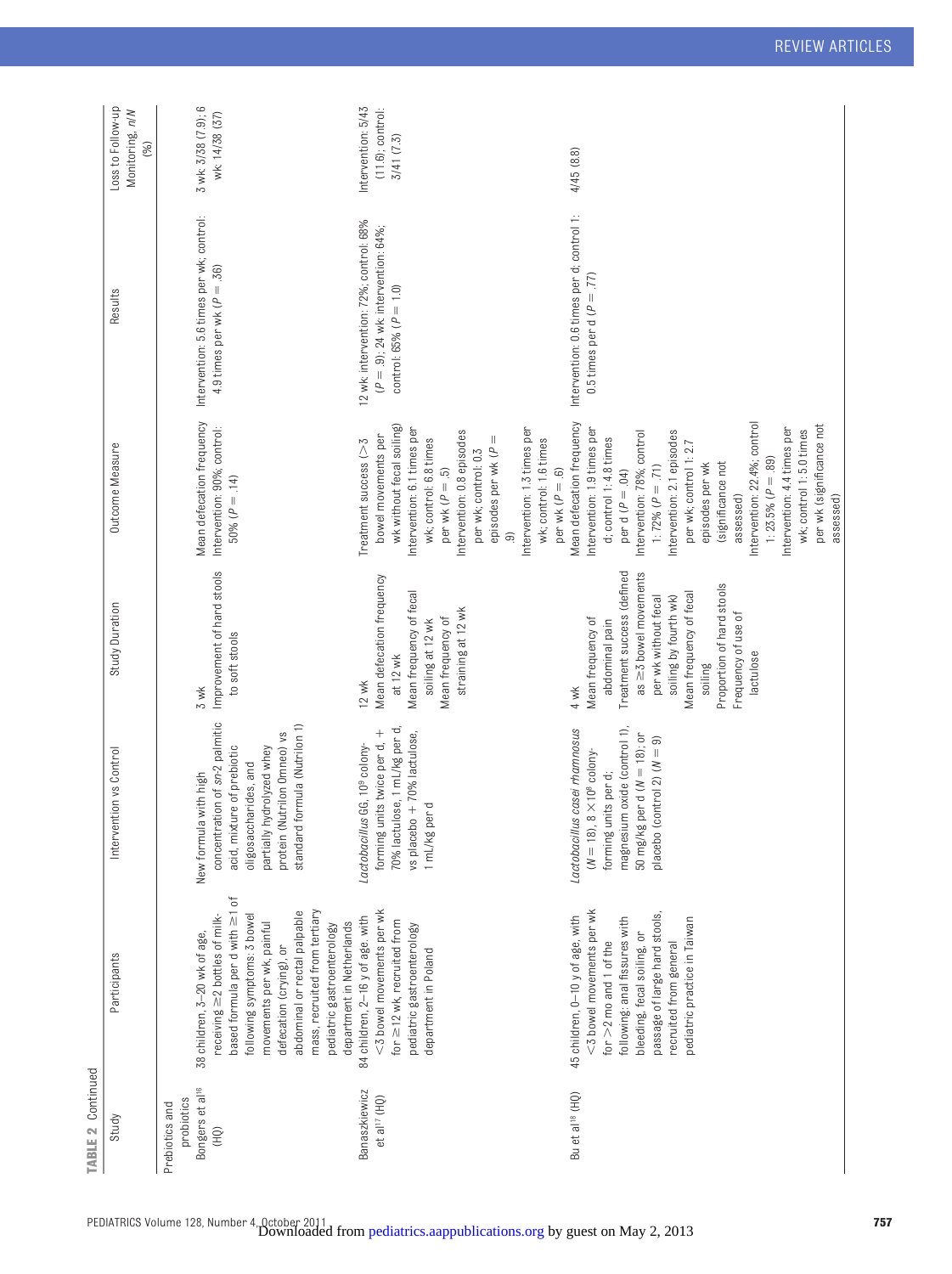| <b>TABLE 2 Continued</b>                                                                               |                                                                                                                                                                                                                                                                                                                                                                                                                       |                                                                                                              |                                                                                                                                                                                                                   |                                                                                                                                                                                                                            |                                                                                                                                                                             |                                             |
|--------------------------------------------------------------------------------------------------------|-----------------------------------------------------------------------------------------------------------------------------------------------------------------------------------------------------------------------------------------------------------------------------------------------------------------------------------------------------------------------------------------------------------------------|--------------------------------------------------------------------------------------------------------------|-------------------------------------------------------------------------------------------------------------------------------------------------------------------------------------------------------------------|----------------------------------------------------------------------------------------------------------------------------------------------------------------------------------------------------------------------------|-----------------------------------------------------------------------------------------------------------------------------------------------------------------------------|---------------------------------------------|
| Study                                                                                                  | Participants                                                                                                                                                                                                                                                                                                                                                                                                          | Intervention vs Control                                                                                      | Study Duration                                                                                                                                                                                                    | Outcome Measure                                                                                                                                                                                                            | Results                                                                                                                                                                     | Loss to Follow-up<br>Monitoring, n/N<br>(%) |
| Taitz et al <sup>19</sup> (LQ)<br>van Dijk et al <sup>12</sup><br>therapy<br><b>Behavioral</b><br>(HQ) | incontinence $\geq$ 2 times per wk,<br>constipation ( $\geq$ 2 of 4 criteria:<br>general pediatric department<br>stool at least once every 7-30<br>incontinence, with or without<br>passage of large amounts of<br>constipation, recruited from<br>d, or palpable abdominal or<br>defecation frequency of $<$ 3<br>134 children with functional<br>times per wk, fecal<br>47 children with fecal<br>in United Kingdom | Psychotherapy vs behavior<br>tion techniques<br>conventional treatment<br>Behavioral therapy vs<br>modificat | per 2 wk, irrespective of<br>movements per wk and<br>Mean fecal incontinence<br>Success rate ( $\geq$ 3 bowel<br>frequency of $\leq$ 1 time<br>fecal incontinence<br>frequency<br>$12 \text{ m}$<br>$6 \text{ m}$ | 22 wk: 51.5% vs 62.3% ( $P =$<br>Cure, improvement, or no<br>per wk; 6 mo: 8.6 vs 6.4<br>episodes per wk $(P =$<br>22 wk: 5 vs 2.1 episodes<br>249); 6 mo: 42.3% vs<br>response (see text)<br>$57.3\% (P = .095)$<br>.135) | Mean defecation frequency 22 wk: 5.4 vs 7.2 times per wk; 6 mo: 5.3<br>Cure: $n = 22$ ; improvement: $n = 8$ ; no<br>vs 6.6 times per wk $(P = .021)$<br>response: $n = 16$ | 20/134 (14.9)<br>17/47 (36)                 |
|                                                                                                        | gastroenterology department<br>rectal fecal mass) recruited<br>from tertiary pediatric<br>in Netherlands                                                                                                                                                                                                                                                                                                              |                                                                                                              | laxative use)                                                                                                                                                                                                     |                                                                                                                                                                                                                            |                                                                                                                                                                             |                                             |
| HQ indicates high quality; LQ, low quality.                                                            |                                                                                                                                                                                                                                                                                                                                                                                                                       |                                                                                                              |                                                                                                                                                                                                                   |                                                                                                                                                                                                                            |                                                                                                                                                                             |                                             |

showed that the change in total intestinal transit time was significantly greater with fiber, compared with pla $cebo$  ( $-38.1$  hours  $[95%$  confidence interval:  $-67.9$  to  $-8.4$  hours];  $P <$ .015).

#### *Fiber Versus Lactulose*

A low-quality RCT compared fiber with lactulose for 8 weeks, followed by 4 weeks of weaning, among otherwisehealthy children with constipation.<sup>14</sup> The study used an adequate randomization procedure, but no information on blinding of the outcome assessor was provided, no intention-to-treat analysis was performed, and the dropout rate was high and not equally distributed. Polyethylene glycol (macrogol 3350) was added if no clinical improvement was observed after 3 weeks. The RCT found no significant difference between the groups in the numbers of children with  $\geq$ 1 fecal incontinence episode per week or in the mean scores (scale:  $0 =$  not at all,  $1 =$ sometimes,  $2 =$  often,  $3 =$  continuous) for people with abdominal pain or flatulence at weeks 3 and 8 of follow-up monitoring. The RCT also found no significant difference between the groups in the necessity for step-up medication or in taste scores, but absolute numbers were not reported. All included RCTs reported no adverse effects of fiber.

#### **Fluid**

One low-quality RCT that compared 3 groups, that is, 50% water intake increase, hyperosmolar (>600 m0sm/L) supplemental fluid treatment, and normal fluid intake, met our inclusion criteria[.15](#page-9-15) No information was provided about randomization, blinding, or the rate of loss to follow-up monitoring. Furthermore, no statistical assessment was conducted, and data were reported incompletely. Similar stool frequencies were found at 3 weeks for the 3 groups, and no differences with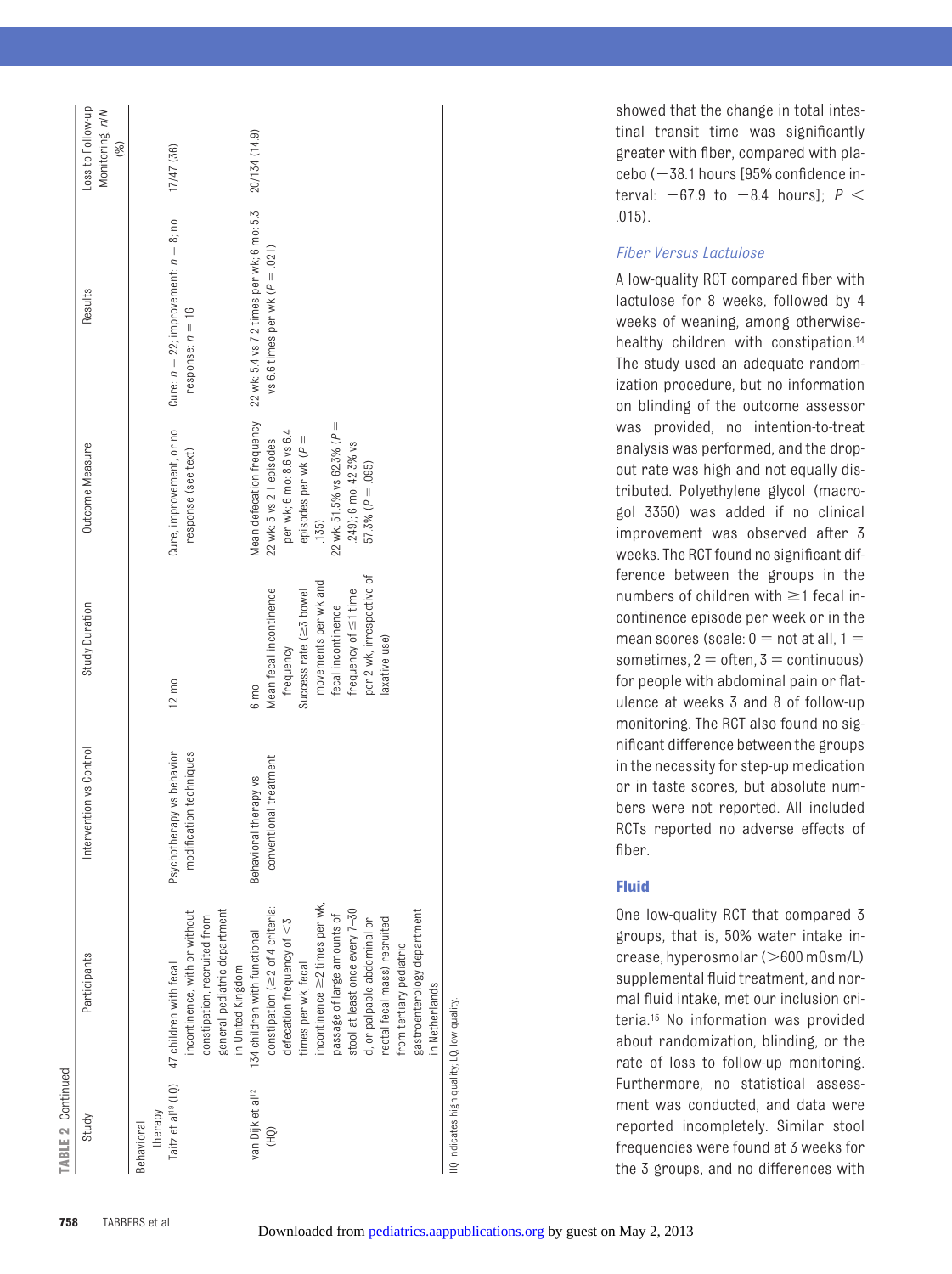respect to difficulty in passing stools were found (significance not assessed). Stool consistencies were reported only for the water increase group and the hyperosmolar fluid group and were similar at 3 weeks (significance was not assessed).

#### **Prebiotics**

One systematic review was found that included 1 small, high-quality RCT comparing a standard formula (Nutrilon 1 [Nutricia Nederland BV, Zoetermeer, Netherlands]) with a formula with a high concentration of *sn*-2 palmitic acid, a mixture of prebiotic oligosaccharides, and partially hydrolyzed whey protein (Nutrilon Omneo [Nutricia Nederland BV])[.5,](#page-9-4)[16](#page-9-17) That study fulfilled most of the criteria for validity, such as adequate randomization and blinding, and inclusion and exclusion criteria were both clearly specified; however, the study was designed originally as a crossover trial but, because of the high rate of loss to follow-up monitoring (37% after 6 weeks), the results of the first treatment period only were analyzed. No significant difference between the 2 groups in the mean defecation frequency per week after 3 weeks was found. A difference in improvement of hard stools to soft stools in favor of the prebiotic group was found; however, this difference was not statistically significant.

#### **Probiotics**

One systematic review was found that included 2 RCTs evaluating the effects of probiotics[.5](#page-9-4)[,17](#page-9-16)[,18](#page-9-12) The first high-quality trial was conducted to determine whether *Lactobacillus rhamnosus* GG was an effective adjunct to lactulose for treating constipation in children. The study fulfilled all criteria for validity. Children with constipation received 1 mL/kg per day of 70% lactulose plus 10<sup>9</sup> colony-forming units of *L rhamnosus* GG or 1 mL/kg per day of 70% lactulose plus placebo twice daily for 12 weeks[.17](#page-9-16) There were no significant differences in rates of treatment success (defined as  $\geq$  5 bowel movements per week with no episodes of fecal incontinence) at 12 and 24 weeks between the *L rhamnosus* GG group and the placebo group. No significant differences between the probiotic group and the placebo group with respect to the numbers of episodes of fecal soiling per week at 12 weeks, frequencies of straining at 12 weeks, and proportions of children using laxatives at 24 weeks were found.

The second high-quality RCT compared magnesium oxide with the probiotic *Lactobacillus casei rhamnosus* or placebo[.18](#page-9-12) The placebo group included only 9 patients and therefore is not discussed. The study fulfilled almost all important criteria for validity. Similar differences in defecation frequencies were found for the probiotic group and the magnesium oxide group. The clinical relevance of these differences in defecation frequencies is unclear. The RCT also found that probiotics significantly reduced abdominal pain, compared with osmotic laxatives. It found no significant difference in rates of treatment success (defined as  $\geq 3$ spontaneous defecations per week with no episodes of fecal incontinence by the fourth week) between probiotics and osmotic laxatives, compared with placebo. The RCT also found similar rates of fecal incontinence (statistical significance between groups was not assessed). It found no significant difference in the proportions of hard stools between probiotics and osmotic laxatives. Both trials did not report any adverse events for the groups receiving probiotics.

#### **Behavioral Therapy**

We found 1 systematic review (search date from inception to 2006, including 18 RCTs and 1186 children; 17 of the 18 RCTs investigated children with functional fecal incontinence and therefore are not discussed) that compared behavioral and/or cognitive interventions, with or without other treatments, for the management of fecal incontinence attributable to organic or functional constipation in children.<sup>20</sup> An additional search found 42 studies, of which 1 RCT met our inclusion criteria[.12](#page-9-10)

The systematic review included 1 lowquality RCT that compared behavioral interventions (education) and a system of rewards from a pediatrician with monthly psychotherapy with a child psychiatrist[.19](#page-9-13) The method of randomization was not stated clearly. Blinding in this case was not possible for the care provider or the patient. However, no information on whether the outcome assessor was blinded was provided. The analysis did not include an intention-to-treat analysis, and the dropout rate was  $>$  20%. All children were seen every 6 weeks for periods from 3 months to 1 year. At every visit with the child psychiatrist, the mother and the child were seen separately for 15 to 30 minutes. The authors did not provide any clear details about this psychotherapy. A total of 22 children experienced cures ( $\geq$ 5 bowel movements per week with no episodes of fecal incontinence per week and no use of laxatives), 8 children experienced improvement  $(\geq 3)$ bowel movements per week with  $\leq$ 1 episode of fecal incontinence per week), and 16 did not experience improvement (3 bowel movements per week or  $>$ 1 episode of fecal incontinence per week). However, it was not clear from the study how many children in each group experienced cures, improvement, or no improvement.

One subsequent high-quality RCT compared behavioral therapy by a child psychologist (learning process to reduce phobic reactions related to defecation, which consisted of 5 sequential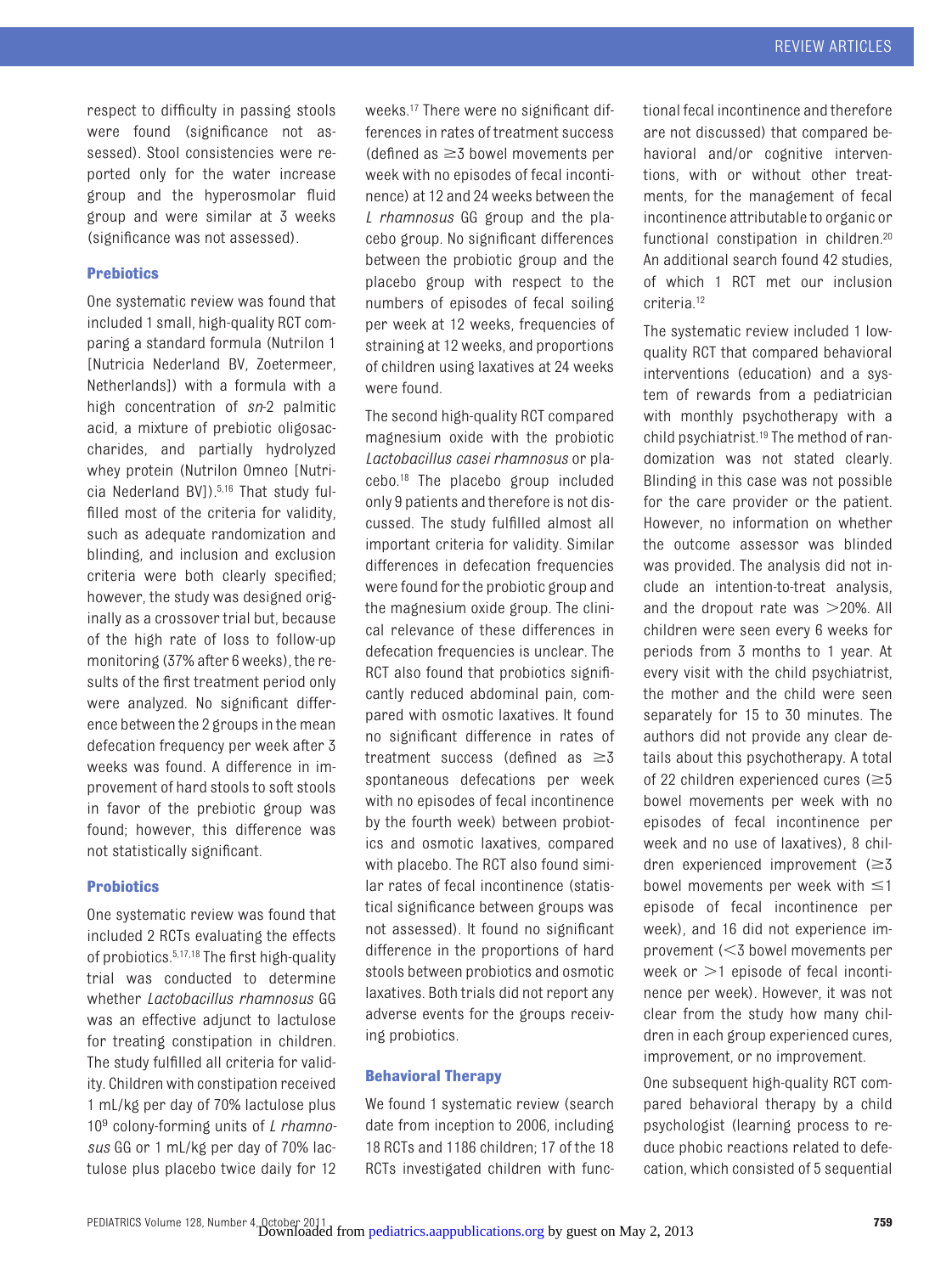steps, ie, know, dare, can, will, and do) and conventional treatment by a pediatric gastroenterologist (education, diary, and toilet training with a reward system) over 22 weeks (12 visits).<sup>12</sup> The study fulfilled all important criteria for validity. Both groups used similar laxative therapy. Although statistically significant increases in defecation frequency and statistically significant reductions in fecal incontinence episodes were found in both groups, no significant differences between the groups in defecation frequencies at 22 weeks and 6 months or in episodes of fecal incontinence were seen. Furthermore, no significant differences between the groups with respect to success rates were found. After 6 months, the proportion of children with behavioral problems was significant smaller in the behavioral therapy group, compared with the conventional treatment group  $(11.7\% \text{ vs } 29.2\%; P = .039)$ .

#### **DISCUSSION**

This systematic review clearly shows a lack of adequately powered, highquality studies evaluating the therapeutic role of nonpharmacologic treatments. Although the first step of treatment consists of dietary advice (adequate fiber and fluid intake) and behavioral interventions, no evidence from trials suggesting any effect for fluid supplements or behavioral therapy was found. Only marginal evidence showing that fiber supplements are more effective than placebo in the care of children with constipation exists. Also, no evidence was found for prebiotics or probiotics. Moreover, no RCTs involving physical movement, multidisciplinary treatment, or alternative medicine (including acupuncture, homeopathy, mind-body therapy, musculoskeletal manipulations such as osteopathic and chiropractic manipulations, and spiritual therapies such as yoga) were found.

The results of the few, mainly underpowered, studies included in this review should be interpreted cautiously, given the lack of uniform definitions used for constipation and the methodologic limitations of the published studies. Each included trial used a different study design with respect to the duration of the study, the number of visits, the method of blinding, the outcome measures, and follow-up monitoring. Future studies with children with constipation should be conducted not only in tertiary care settings but also in primary and secondary care settings, with standardized protocols as suggested by experts in both adult and pediatric functional gastrointestinal disease. With improvements in the quality of research methods, the quality of care should improve through earlier and better recognition of constipation and improved diagnostic and therapeutic strategies. Therefore, involved researchers should use homogeneous patient populations and outcome measures, including standard definitions as described in the Rome III criteria[.21,](#page-9-19)[22](#page-9-20) Because functional constipation is a long-lasting problem in many cases, long-term follow-up monitoring is necessary for better understanding of the clinical course of the disease[.4](#page-9-3) Growing up with a chronic disorder may impede the child's development and may affect psychological and psychosocial functioning. Therefore, quality-of-life assessments, using baseline generic and before/after disease-specific quality-of-life instruments, are important secondary outcome measures[.20](#page-9-18)

High success rates for placebo (60%) often are reported for pediatric and adult patients with functional gastrointestinal disorders[.23,](#page-9-21)[24](#page-9-22) Despite the high response rates for placebo, there is a paucity of placebo-controlled studies with large patient samples for pediatric patients with constipation. It is

well known that patients given placebo have expectations of future responses, which influences outcomes. In fact, the reported responses to placebo in RCTs might point toward the natural course of disease, fluctuations in symptoms, regression to the mean, or effects of other simultaneous treatments. Therefore, studies with such children that include groups that receive no treatment, to control for natural history and regression to the mean and to make the studies more likely to determine a real placebo effect, are necessary.

Despite the high levels of use of nonpharmacologic treatments, we did not find any comparative trial evaluating their efficacy in childhood constipation[.6](#page-9-5) Widespread use of therapies such as homeopathy, massage therapy, and acupuncture with no evidence of efficacy emphasizes the vulnerable disposition of patients, who at times seek out such treatments because of inadequate effects achieved with conventional treatments and the misconception that complementary medicine (forms of alternative medicine) lacks adverse effects and may not interfere with prescribed medications.<sup>6</sup> In addition, use of these interventions is costly. A study involving adults with functional gastrointestinal diseases in the United States showed that onethird of the patients used some complementary or alternative medicine (most used were ginger, massage therapy, and yoga); the median yearly cost was \$200[.25](#page-9-23)

The main unanswered question is why well-designed trials concerning frequently used complementary treatments are lacking for one of the most prevalent, frustrating, long-lasting, pediatric gastrointestinal disorders[.1](#page-9-0)[,4](#page-9-3)[,6](#page-9-5) There are some explanations. Lack of funding may play an important role. Although governments and private foundations are increasingly investigating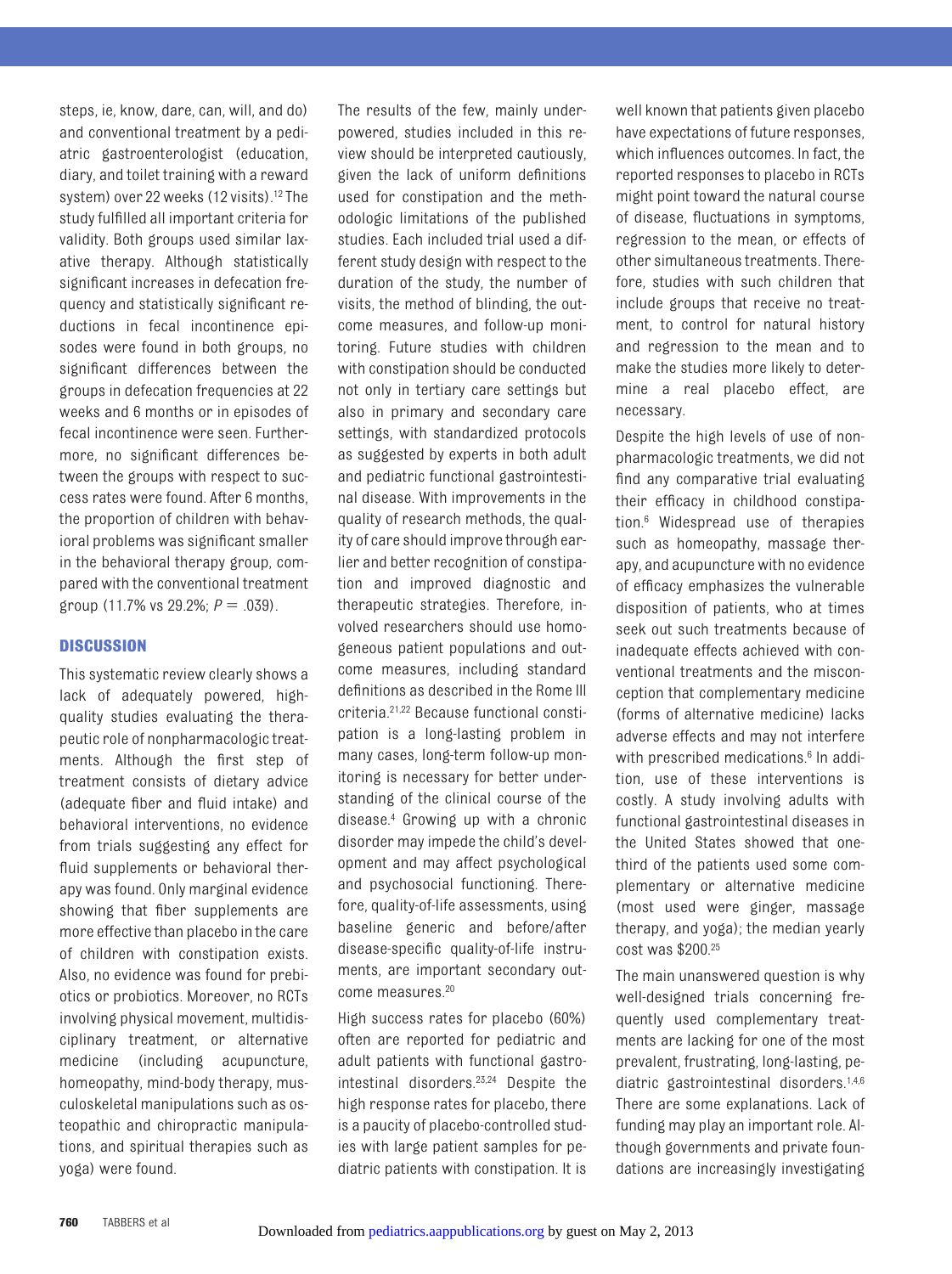nonpharmacologic treatments, the available budgets are still very small, in comparison with the budgets for conventional treatment research[.6](#page-9-5) Furthermore, blinding patients to their treatment arm could be difficult in some nonpharmacologic studies, such as studies assessing the efficacy of massage-based therapies. As in every systematic review, there is a risk that not all relevant studies were included.

#### **REFERENCES**

- <span id="page-9-0"></span>1. van den Berg MM, Benninga MA, Di Lorenzo C. Epidemiology of childhood constipation: a systematic review. *Am J Gastroenterol*. 2006;101(10):2401–2409
- <span id="page-9-1"></span>2. Benninga MA, Voskuijl WP, Taminiau JA. Childhood constipation: is there new light in the tunnel? *J Pediatr Gastroenterol Nutr*. 2004;39(5):448 – 464
- <span id="page-9-2"></span>3. Pijpers MA, Bongers ME, Benninga MA, Berger MY. Functional constipation in children: a systematic review on prognosis and predictive factors. *J Pediatr Gastroenterol Nutr*. 2010;50(3):256 –268
- <span id="page-9-3"></span>4. Bongers ME, van Wijk MP, Reitsma JB, Benninga MA. Long-term prognosis for childhood constipation: clinical outcomes in adulthood. *Pediatrics*. 2010;126(1). Available at: [www.pediatrics.org/cgi/content/](www.pediatrics.org/cgi/content/full/126/1/e156) [full/126/1/e156](www.pediatrics.org/cgi/content/full/126/1/e156)
- <span id="page-9-4"></span>5. Pijpers MA, Tabbers MM, Benninga MA, Berger MY. Currently recommended treatments of childhood constipation are not evidence based: a systematic literature review on the effect of laxative treatment and dietary measures. *Arch Dis Child*. 2009; 94(2):117–131
- <span id="page-9-5"></span>6. Vlieger AM, Blink M, Tromp E, Benninga MA. Use of complementary and alternative medicine by pediatric patients with functional and organic gastrointestinal diseases: results from a multicenter survey. *Pediatrics*. 2008;122(2). Available at: [www.pediatrics.](www.pediatrics.org/cgi/content/full/122/2/e446) [org/cgi/content/full/122/2/e446](www.pediatrics.org/cgi/content/full/122/2/e446)
- <span id="page-9-6"></span>7. Baker SS, Liptak GS, Colletti RB, et al. Constipation in infants and children: evaluation and treatment: a medical position statement of the North American Society for Pediatric Gastroenterology and Nutrition. *J Pediatr Gastroenterol Nutr*. 1999;29(5): 612– 626
- 8. North American Society for Pediatric Gastroenterology, Hepatology and Nutrition. Evaluation and treatment of constipation in infants and children: recommendations of the North American Society for Pediatric

To minimize this risk, we performed a sensitive literature search without language restrictions.

#### **CONCLUSIONS**

We found only some evidence that fiber supplements were more effective than placebo in the care of children with constipation. This study clearly shows that there is a lack of well-designed RCTs of high quality concerning non-

Gastroenterology, Hepatology and Nutrition. *J Pediatr Gastroenterol Nutr*. 2006;  $43(3):e1-e13$ 

- <span id="page-9-7"></span>9. Felt B, Wise CG, Olson A, Kochhar P, Marcus S, Coran A. Guideline for the management of pediatric idiopathic constipation and soiling: multidisciplinary team from the University of Michigan Medical Center in Ann Arbor. *Arch Pediatr Adolesc Med*. 1999; 153(4):380 –385
- <span id="page-9-8"></span>10. Verhagen AP, de Vet HC, de Bie RA, et al. The Delphi list: a criteria list for quality assessment of randomized clinical trials for conducting systematic reviews developed by Delphi consensus. *J Clin Epidemiol*. 1998; 51(12):1235–1241
- <span id="page-9-9"></span>11. Loening-Baucke V, Miele E, Staiano A. Fiber (glucomannan) is beneficial in the treatment of childhood constipation. *Pediatrics*. 2004;113(3). Available at: [www.pediatrics.](www.pediatrics.org/cgi/content/full/113/3/e259) [org/cgi/content/full/113/3/e259](www.pediatrics.org/cgi/content/full/113/3/e259)
- <span id="page-9-10"></span>12. van Dijk M, Bongers ME, de Vries GJ, Grootenhuis MA, Last BF, Benninga MA. Behavioral therapy for childhood constipation: a randomized, controlled trial. *Pediatrics*. 2008;121(5). Available at: [www.pediatrics.](www.pediatrics.org/cgi/content/full/121/5/e1334) [org/cgi/content/full/121/5/e1334](www.pediatrics.org/cgi/content/full/121/5/e1334)
- <span id="page-9-14"></span>13. Castillejo G, Bullo M, Anguera A, Escribano J, Salas-Salvado J. A controlled, randomized, double-blind trial to evaluate the effect of a supplement of cocoa husk that is rich in dietary fiber on colonic transit in constipated pediatric patients. *Pediatrics*. 2006; 118(3). Available at: [www.pediatrics.org/](www.pediatrics.org/cgi/content/full/118/3/e641) [cgi/content/full/118/3/e641](www.pediatrics.org/cgi/content/full/118/3/e641)
- <span id="page-9-11"></span>14. Kokke FT, Scholtens PA, Alles MS, et al. A dietary fiber mixture versus lactulose in the treatment of childhood constipation: a double-blind randomized controlled trial. *J Pediatr Gastroenterol Nutr*. 2008;47(5):592–597
- <span id="page-9-15"></span>15. Young RJ, Beerman LE, Vanderhoof JA. Increasing oral fluids in chronic constipation in children. *Gastroenterol Nurs*. 1998;21(4):156–161
- <span id="page-9-17"></span>16. Bongers ME, de Lorijn F, Reitsma JB, Groeneweg M, Taminiau JA, Benninga MA. The clinical effect

pharmacologic treatments for children with functional constipation. Therefore, we recommend additional, well-designed RCTs of high quality to investigate the efficacy, safety, and cost-effectiveness of the different treatment forms investigated in this review, using homogeneous patient populations and outcome measures, including standard definitions as described in the Rome III criteria.

of a new infant formula in term infants with constipation: a double-blind, randomized crossover trial. *Nutr J*. 2007;6:8

- <span id="page-9-16"></span>17. Banaszkiewicz A, Szajewska H. Ineffectiveness of *Lactobacillus* GG as an adjunct to lactulose for the treatment of constipation in children: a double-blind, placebo-controlled randomized trial. *J Pediatr*. 2005;146(3):364–369
- <span id="page-9-12"></span>18. Bu LN, Chang MH, Ni YH, Chen HL, Cheng CC. *Lactobacillus casei rhamnosus* Lcr35 in children with chronic constipation. *Pediatr Int*. 2007;49(4):485– 490
- <span id="page-9-13"></span>19. Taitz LS, Wales JK, Urwin OM, Molnar D. Factors associated with outcome in management of defecation disorders. *Arch Dis Child*. 1986;61(5):472– 477
- <span id="page-9-18"></span>20. Brazzelli M, Griffiths P. Behavioural and cognitive interventions with or without other treatments for the management of faecal incontinence in children. *Cochrane Database Syst Rev*. 2006;(2):CD002240
- <span id="page-9-19"></span>21. Hyman PE, Milla PJ, Benninga MA, Davidson GP, Fleisher DF, Taminiau J. Childhood functional gastrointestinal disorders: neonate/toddler. *Gastroenterology*. 2006;130(5):1519–1526
- <span id="page-9-20"></span>22. Rasquin A, Di Lorenzo C, Forbes D, et al. Childhood functional gastrointestinal disorders: child/adolescent. *Gastroenterology*. 2006;130(5):1527–1537
- <span id="page-9-21"></span>23. Kaptchuk TJ, Kelley JM, Conboy LA, et al. Components of placebo effect: randomised controlled trial in patients with irritable bowel syndrome. *BMJ*. 2008;336(7651):999–1003
- <span id="page-9-22"></span>24. Saps M, Youssef N, Miranda A, et al. Multicenter, randomized, placebo-controlled trial of amitriptyline in children with functional gastrointestinal disorders. *Gastroenterology*. 2009;137(4):1261–1269
- <span id="page-9-23"></span>25. van Tilburg MA, Palsson OS, Levy RL, et al. Complementary and alternative medicine use and cost in functional bowel disorders: a six month prospective study in a large HMO. *BMC Complement Altern Med*. 2008; 8:46